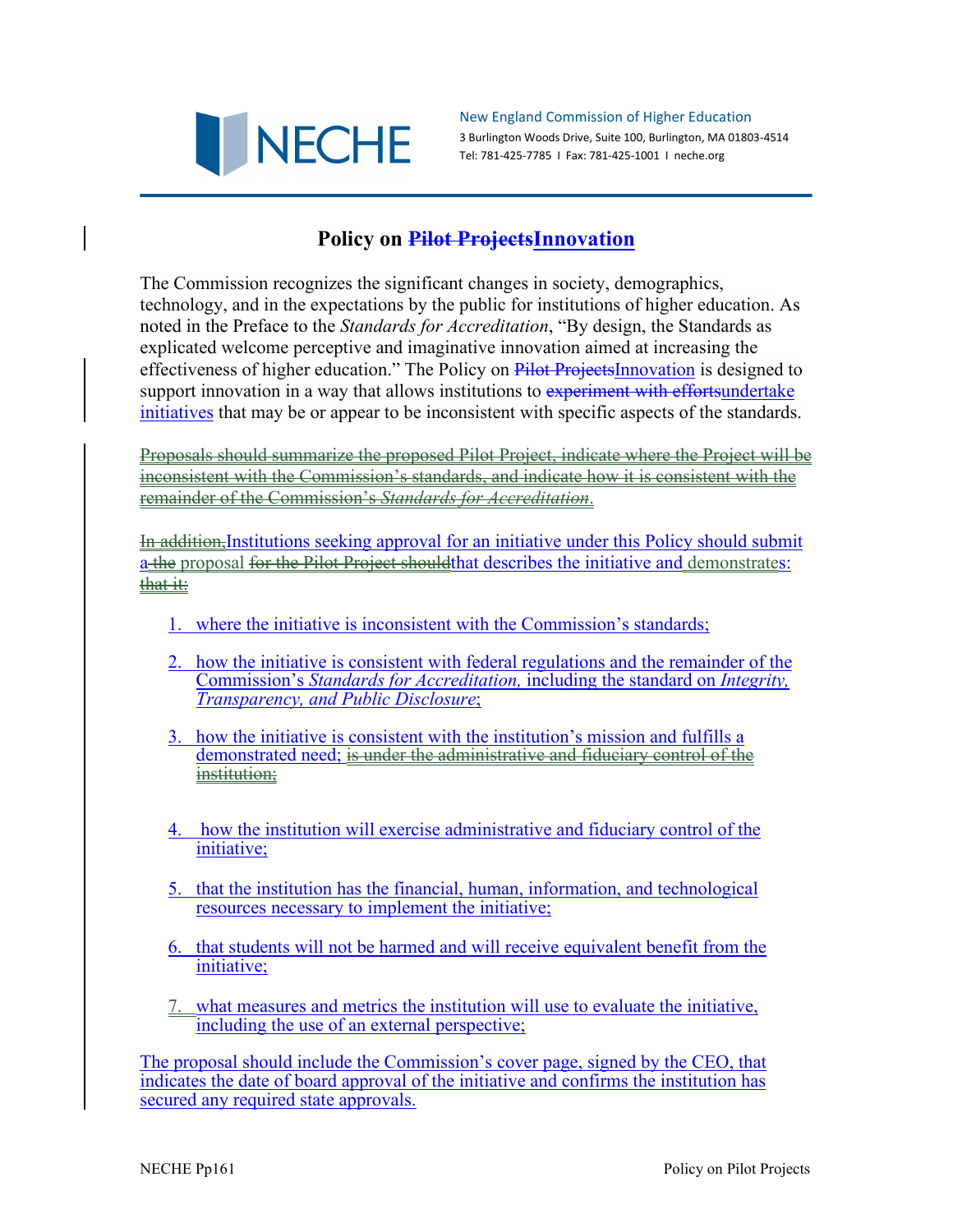is consistent with federal regulations;

is consistent with the institution's mission;

is within the capacity of the institution to carry out:

will be consistent with the Commission's standard on *Integrity, Transparency, and Public Disclosure*;

will be evaluated by the institution, including through an external perspective;

will not place students at undue risk.

The Commission will consider proposals for Pilot Projects to be carried out for a period of time that ordinarily will not exceed four years, with monitoring established, including a focused evaluation in the semester before the end of the Pilot Project timeline.

Initiatives approved under this Policy will be monitored by the Commission to assess the institution's experience in implementing the initiative and evaluate the institution's capacity to continue the initiative at an acceptable level of quality. Such monitoring will include an on-site evaluation, following the format of a substantive change evaluation visit, that will ordinarily be scheduled within two years of the start of the initiative. Based on the results of the focused-on-site evaluation, the Commission may: a) determine that the **Pilot Projectinitiative** should come to an end, with a responsible teachout of students, if relevant; or b) approve continuation of the Pilot Projectinitiative, as implemented or with modifications based on the institution's request and/or the results of the focused on-site evaluation. If the initiative is approved to continue, the Commission will  $\frac{1}{2}$  and e)-determine future monitoring.

Proposals should summarize the proposed Pilot Project, indicate where the Project will be inconsistent with the Commission's standards, and indicate how it is consistent with the remainder of the Commission's *Standards for Accreditation*.

In addition, the proposal for the Pilot Project should demonstrate that it:

- 1. is under the administrative and fiduciary control of the institution;
- 2.1.is consistent with federal regulations;
- 3.1.is consistent with the institution's mission;
- 4.1. is within the capacity of the institution to carry out;
- 5.1.will be consistent with the Commission's standard on *Integrity, Transparency, and Public Disclosure*;
- 6.1.will be evaluated by the institution, including through an external perspective;